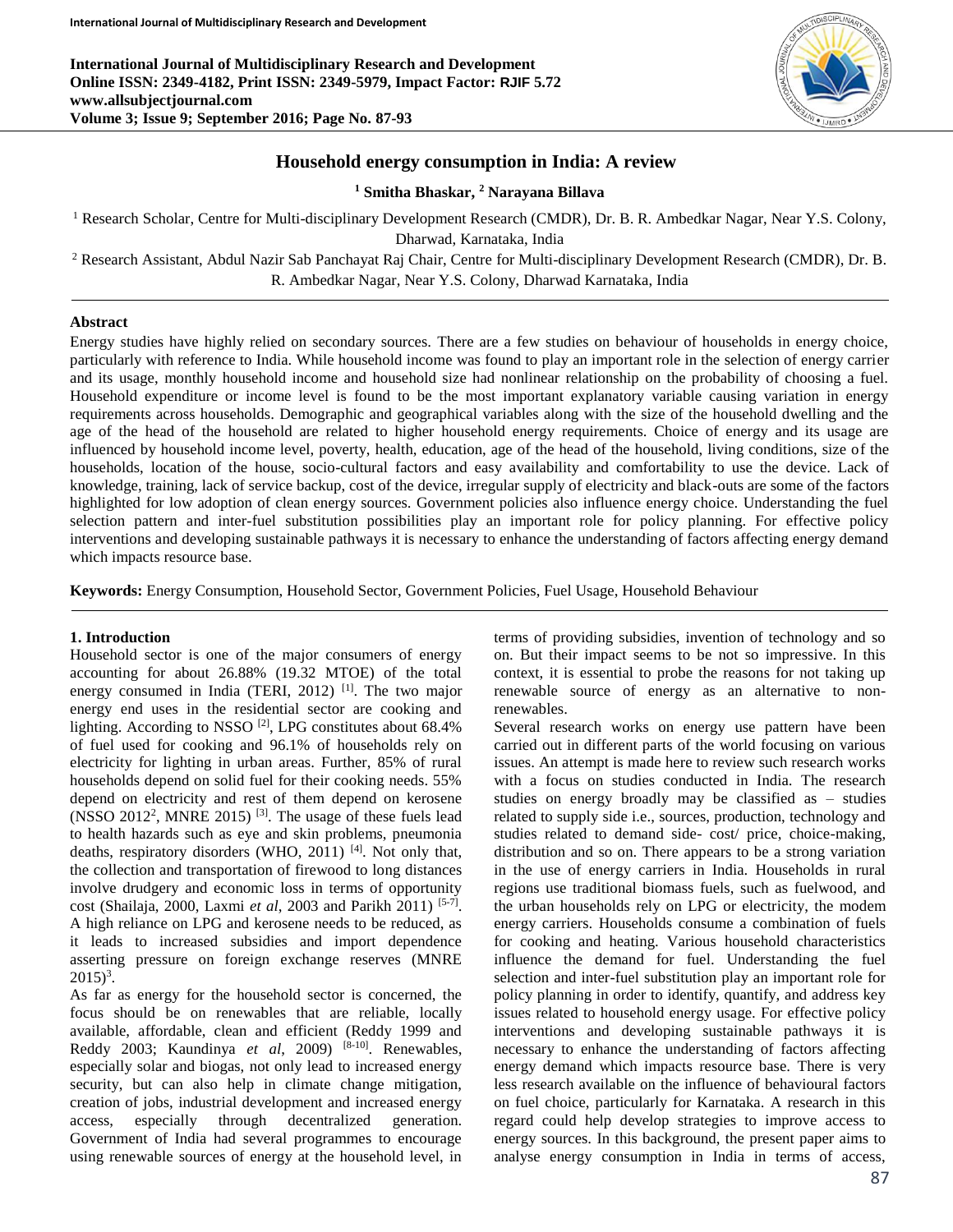availability, factors affecting fuel choice and the scope of energy policy affecting it.

The paper is presented in five sections including introduction in the first section. Energy studies have been discussed under three main issues viz., household energy consumption including usage, access and availability, government policies affecting usage and household behavioural factors. The fifth section presents conclusion.

## **2. Energy consumption in household sector**

Reddy *et al*  $(2009)$ <sup>[11]</sup> studied the difference in the rural and urban energy usage and the relation between income and energy consumption in the domestic sector in India. By keeping the year 2010-11 as base, predictions are given for 2030-31 for the adoption of LPG, biogas and electricity to its fullest extent for cooking and lighting in Indian households. The NSSO data of 61<sup>st</sup> round and information obtained from the equipment manufacturers were used to study the annual energy required for cooking and lighting, costs of procurement of different sources of energy services and carbon emission. The standard discounted cash flow method is used to estimate the capital and the operating costs of supplying modern energy services and life cycle costing method was used for economic analysis. The study points out the connection between poverty, living conditions, health, education and gender. The difference in urban and rural fuel usage can be seen, where in urban households prefer modern fuels while rural households continue with biomass usage. Income and demand for commercial fuels are positively related. While the poor spend a higher share of their income on energy, the percentage share towards energy expenditure gets reduced with an increasing income. Biomass is widely used for cooking among all households of various incomes. It is predicted that by 2030-31, LPG and biogas will be universalized for cooking in urban and rural households respectively, thus leading to economic development by being energy (secure) self-sufficient with the internally produced renewable/biogas fuel. The study states that the use of biogas as fuel causes indoor pollution which is almost negligible and hence reduces the carbon dioxide emissions in the households. An entrepreneurship-based model for provision of wholesome energy related basic services has been suggested. This model links the best of capacities and capabilities of each stakeholder. It has also been suggested by the study to provide basic energy services with the entrepreneurship based model combining the potentiality of all the stakeholders.

A similar study conducted by Pachauri and Spreng  $(2004)$ <sup>[12]</sup> examined how access and use of energy are related to poverty in India using two approaches. The first approach estimates the basic energy needs of a household using income to calculate energy poverty. The second approach uses the engineering type estimates to understand direct energy required to satisfy basic needs. While the third approach is estimating poverty in terms of access to energy services to find out how they are linked to the households' well being. The NSSO 50<sup>th</sup> round data is used for the study. Household's affordability of any energy fuel depends on the price of the energy sources in market and efficiency of the devices. Fuelwood is preferred over the other fuel sources due to its free availability and easy accessibility and also due to manageable capital cost required for the installation of the stove. The household energy access has a powerful link to

infrastructure, literacy and other socio-cultural factors. It has been found that literacy and access to tap water correspond closely to electricity access. It has also been observed that households with efficient energy access require very less primary energy in comparison to energy used by households using biomass for a same level of energy services. The accessibility and affordability to sufficient amount of modern fuels improves the condition of the poor. The study suggests that in order to reduce poverty the energy provided to the poor areas should be subsidised and also suggests for the taxation of the energy use.

Reddy and Nathan (2012)<sup>[13]</sup> studied the usage of energy with specific reference to women and poverty and examined the influence of the poor usage of energy on rural and financially deprived women in India. The role of various modern energy providers was also analysed. It is learnt that women had to face a series of hardships right from collecting fuel wood to exposure to hazardous gases thus exposed to various health related issues. Children who played around their mothers were also harmed by the pollution from the smoke. Young girls were deprived of education to lend a helping hand to their mothers in fuel wood collection. It is found that the problem lies not in the inadequacy of fuel but in the lack of ability to choose the perfect fuel to meet the energy needs and that a little advancement in the adoption of energy sources brought about a tremendous change in the livelihoods of women. Entrepreneurship-based Model for Provision of Wholesome Energy Related basic Services (EMPOWERS) model was adopted to initiate modern energy technology (biomass, wind, solar and small-hydro) dispersal through Self Help Groups (SHGs) formed by women. The study suggests the integration of Self help Groups of women to achieve better energy solution.

Using secondary data from NSSO, Reddy and Srinivasa  $(2009)$ <sup>[14]</sup> studied the causes and effects of various players on the use of energy at the household level in India. Different players determining the fuel choice in the household sectors were classified into three viz., 'micro, meso and macro'. Wherein, macro are defined as public utilities i.e., the state owned agencies or corporations, micro constitutes of households or the final users and meso consists of various intercessors that supply fuel from public utilities to the households (macro to micro). And how these various three players together influence the energy usage is analysed using a 'state diagram', which shows the degree of mutual relation between these players. The results showed the households' fuel choice and upward movement towards modern fuel usage with the addition of new players.

Reddy  $(2004)$ <sup>[15]</sup> examined the efficiency of energy used in the Indian domestic sector and the factors that causes change in the fuel choice and usage. The NSSO data from 1983 to 2000 were used for the study which classified the rural- urban households into various heads of socio-economic classes and their final end use is taken for the study. It was found that biomass was widely used by the rural households for energy consumption and that their quality was very less compared to urban households. It was found that households gradually move on to efficient fuel with an increase in their income level and variation in their lifestyle. The study also observed a direct relationship between per capita income growth and household energy demand and a considerable difference in the energy usage between rural and urban households as well as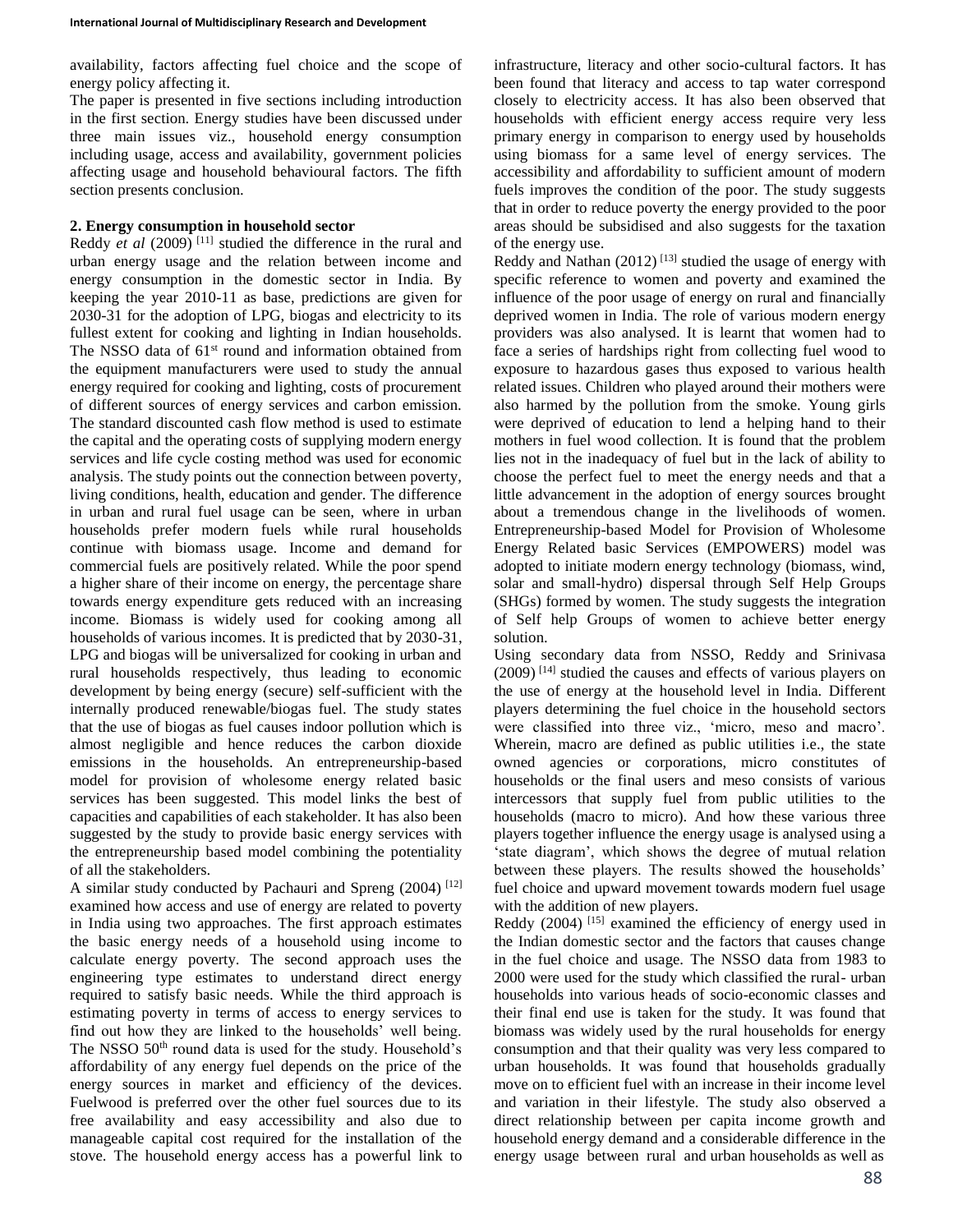lower and higher income categories.

A study by Ramachandra *et al* (2000) [16] analysed the household energy usage structure and made a comparative analysis of village level domestic energy consumption patterns across various geographical zones considering regional and seasonal variations. The study was conducted in five talukas in Uttara Kannada district of Karnataka covering Ankola, Kumta, Mundagod, Siddapur and Sirsi - which fall under different geographical regions viz., coastal, hilly and plain. Samples were collected to represent different communities and land possession. Data on energy procurement and usage was collected from the sample. The households were classified into 5 groups based on their land possession. It was studied that the average energy used for cooking and water heating diverged to a great extent in various seasons across the zones. Since biomass was highly available in hilly zones it was found that the kerosene usage for cooking was very less. Less income coupled with free availability of bio fuels were the factors behind choosing biomass in rural areas. The dependence on kerosene also by the grid connected households was due to the power failures (electricity) that existed throughout the year. The other reasons for not adopting modern fuels were insufficient knowledge, training and lack of service backup facilities. A few households adopted modern cooking systems due to education and financial soundness of the households. The shortage of firewood was often replaced by agricultural wastes and dung cake. Also the hapless fuel distribution (kerosene and LPG) restricted people from adopting them. It was observed that consumption of electricity increased positively in accordance with land possession. Biogas using households also used kerosene as a supplementary fuel for cooking. And that kerosene usage increased with income. It was found that education and energy usage are linearly correlated. The increased literacy level is found to bring down the energy usage level. It was also found that the appropriate designed vessels used for cooking and water heating were significant factors in decreasing fuelwood usage even though there was an increase in household members. Fuel wood usage differs among all the three regions/zones. Seasonal changes in the fuel wood usage were found in all the regions irrespective of different communities. Household income did not change the per capita fuel wood usage to a great extent both in rural and urban areas. Less income coupled with free biomass availability prompted people to use biomass as fuel.

Murugan  $(2011)$ <sup>[17]</sup> studied the fuel usage in the domestic sector and chances of replacing the existing fuel with bio renewable fuels in Kanyakumari district in Tamil Nadu using 200 randomly selected household samples. It was found that firewood constituted a major percent of the total fuel usage since it was abundantly available. Likewise the waste from agriculture, which was also freely available, was largely used. LPG consumption was seen only among those who were rich, middle class, and had free connection and was found that its limited use was to save money. It was also observed that since the initial cost of setting up of gobargas /biogas unit required high expenditure it was not taken up, though cow dung was highly abundant for biogas production. The lack of awareness about renewables among rural households and prices of renewables were observed to be reasons for non-acceptance of renewable devices. The study suggests for the subsidization of loans on installation of biogas plants and minimising their costs to encourage households to accept it.

Rao and Reddy  $(2007)$ <sup>[18]</sup> examined the components that decide household's choice for energy service for rural and urban households in India. The NSSO data of 1999-2000 was used for the study. The Multinomial legit selection model was applied to find out this. Four groups were made out of the 21 variables to measure economic status, characteristics of households and individual characteristics, etc. Five state dummies have been used by dividing the country into 5 regions to find out the state wise differences. Integrated rural development assistance along with religion and social group dummies was also considered for rural areas. Various economic and social variables like household size, monthly expenditure of the household, per capita expenditure, household category, religion, age etc were considered for the study. Four major fuel choices were analysed with firewood as the base fuel (kerosene, LPG and other fuels). It was found that the results vary between the rural and urban regions and within rural and urban regions. Per head income, size of the households, education of the household head, occupation and household location decided the households' fuel choice. The monthly income and size of the households had a nonlinear relationship with fuel choice.

Lam *et al* (2016)<sup>[19]</sup> studied the usage of kerosene for lighting in the Indian households, with a view to minimise its use in the future. Emission of pollutants and its affect on health are also estimated for 2020 and 2030. Deriving data from the Indian Human Development Survey (IHDS) 2005, the kerosene using households were divided into two; first group being the households whose lighting purpose was solely met by kerosene since they had no access to electricity and second group with households, which kept kerosene as a standby fuel for lighting Service demand model for kerosene was linked to the MESSAGE (Model for Energy Supply System Alternatives and their General Environmental Impacts) model to study the household demand being influenced by the larger energy system. It was studied that kerosene usage can be considerably substituted by efficient services though cannot be made completely invalid. These changes were further estimated for 2020 and 2030 keeping 2005 as a base year. Pico solar lighting is considered as a substitution to kerosene by 2030. It was found that by reducing kerosene usage for lighting, it is possible to reduce pollution and diseases related to it, at least to a little extent.

Purohit and Purohit's  $(2007)$  <sup>[20]</sup> study evaluated the prospective theoretical applicability of box type solar cookers in households in India along with its practical achievement by 2020, with a view to lessen the severity of the carbon dioxide emission from household level cooking. The study uses the census of India data to get the population numbers to estimate its Clean Development Mechanism (CDM) coverage. It has taken into account only those regions in each state (of the country, which get more than  $4 \text{ kWh/m}^2$  sunlight (solar radiation). The yearly performance of box type solar cooker was estimated counting the total energy spent to cook the amount of food in a year. The study found that by 2012, 0.7 - 2.1 million tonnes and by 2020, 1.7- 5 million tonnes of Certified Emissions Reductions (CER) could be achieved practically by disseminating box type solar cookers to the households. However, the study states that a wider diffusion of this device is not possible for another 50 years, with all forms of encouragements. The study asserts that solar cooking can only be taken as an alternative over the existing conventional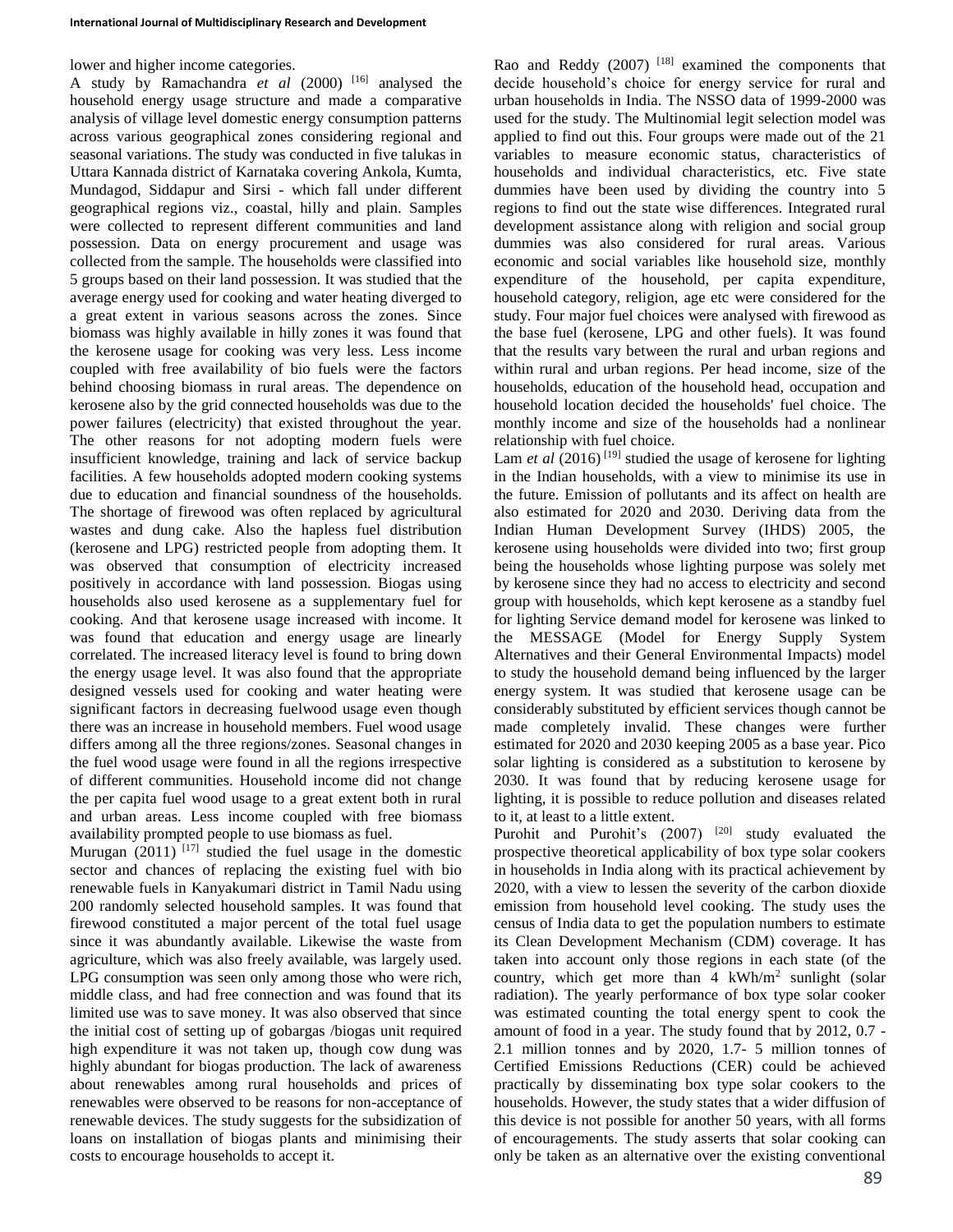fuels; though it cannot totally substitute the same. The study further suggests that the major hindrance to accept box type solar cooker can be dealt successfully with proper training, education and field visits.

Nathan (2014)<sup>[21]</sup> examined the significance of solar lighting for rural households, the government policies with regard to electricity provision and the unsuccessful solar PV (photo voltaic) schemes. It was found that there are variations in the per head electricity usage in rural and urban households even when the electricity needs are similar for both. A converging trend was seen in the urban and rural electrification rates while the monthly per capita consumption of electricity showed divergence. It was observed that the inability of the rural households to afford solar lighting coupled with inadequacy of equipments and skilled manpower has made these schemes unsuccessful. It was also found that the village households already connected to the grids lack electricity supply for lighting. The study suggests urban areas to take up generation of solar off-grid systems, since they can afford the same and availability of skilled manpower is not a hurdle here. Through this they can reduce their dependency on grid connected electricity and the same saved electricity can be supplied to the rural areas.

Farsi *et al* (2007)<sup>[22]</sup> studied India's urban households' forms of usage of cooking fuels (viz., LPG, kerosene and firewood). The discrete choice model was employed to analyse the data regarding urban cooking fuel usage derived from the Indian Household Consumer Expenditure Survey 55<sup>th</sup> Round (of NSSO 2002). The fuel choice and the quantity used depended upon income and size of the household positively. An income increase led to shift to modern efficient versions of fuel. The cost of LPG highly influenced the lower income category users where as the effect was almost negligible in case of cost of other two fuels. It was also observed that season - wise shift to various cooking fuels was not quite existent among the urban households. Household head's gender and education also influenced the fuel choice to a great extent. So also the efficient distribution of LPG led to its choice for cooking in urban areas. The study suggested that by subsidizing the modern fuels, increasing the educational level, improving the status of women and overall development of the economy households can be motivated to use more modern fuels.

Mishra  $(2008)$  <sup>[23]</sup> explained how households behave in relation to accumulation and usage of firewood. The study sample constituted 600 households, 300 each from 2 districts viz., Ganjam and Gajapati of Orissa (20 selected villages), which were surveyed in 2003. Education, sex ratio, lifestyles, size of the households, properties owned, etc., analysed by the one –way ANOVA test showed that there exists huge difference between these two districts which lie in two different geographical zones, coastal and hilly regions. The study examines the theory linking households' labour allocation decisions to choice of fuel and models household decision using a three-stage least squares probit specification. It was found that as many as 98% of households depended on firewood for cooking. The use of other fuels for cooking like LPG, kerosene and electricity was considerably very less. Again the usage of kerosene as lighting fuel was very high (90%) while very few used electricity (12%). The rural households using firewood were divided into 4 categories viz., 'seller' –who collected and sold firewood for their living; 'collector' who collected firewood for their home

consumption; the third category which collected firewood and also bought from market for own use; and 'buyer' who bought firewood for usage. It was found that the latter two categories were rich enough with higher income, larger household size and education and high per capita firewood consumption. The existence of a positive relation between economic ability and availability of fuel alternatives and firewood purchase by households was observed. The non- availability of fuels to substitute from leads the households with more income to shift back to firewood usage using their own labour.

Filippini and Pachauri (2004)<sup>[24]</sup> studied whether Indian urban households' electricity demand changes as a response to change in price and also examined the factors that regulate the electricity demand in the domestic sector. Household expenditure survey for 50<sup>th</sup> Round (NSSO 1998) covering 30,000 households of urban India has been taken. A single equation model was employed to find out the household electricity demand for all the three seasons. Variables like income, household expenditure, electricity expenditure, total amount of electricity consumed, approximate electricity cost, and size of the house and size of the households, age of the household head are used to examine the demand for electricity. It has been found that price and income are inelastic to electricity demand. It was also studied that the consumption of electricity of urban Indian households were determined by the dwelling size, number of people in the household, household in a more urbanised location and so on.

Ingole  $(2013)$  <sup>[25]</sup> studied the pattern of energy usage in Daryapur Block's rural households. Using stratified sampling, 10 households, each from 10 villages of Daryapur Block of Maharashtra were chosen for the study based on the size of their landholdings and the community they belonged. It was studied that due to the adequate availability of biomass and kerosene, LPG usage for cooking is in small range. The usage of energy for cooling equipments like air coolers and refrigerators again was positively depended on the size of landholdings of the households and their socio-economic conditions. The usage of biomass for cooking and water heating and kerosene for lighting was also high because of longer duration of power- cuts.

Verma *et al* (2011)<sup>[26]</sup> explored the household energy usage of Gwalior city using 500 households chosen by simple random sampling. To get a clear picture of the season-wise pattern of energy consumption, data were collected in two stages i.e., summer and winter seasons. Various end uses like cooking, lighting, space heating, cooling, running appliances- washing and entertainment etc., were considered and results were derived applying the mean, standard deviation and Pearson correlation coefficient. Electricity, followed by LPG was observed to be largely used in the aggregate energy usage. Seasons highly impacted the usage of these energy services i.e., electricity usage went up in summer season while LPG use was lower. During winter, both LPG and electricity was used on an equal scale. It was observed that the possession of appliances, number of rooms, doors and windows were related to family size. It was seen that space cooling equipments required much energy consumption. Water heating was met by electricity and LPG. It was also noticed in the study that cooking with high flames also led to high energy consumption.

Pachauri and Muller  $(2008)$ <sup>[27]</sup> examined the region-wise electricity usage in Indian households and its growth over a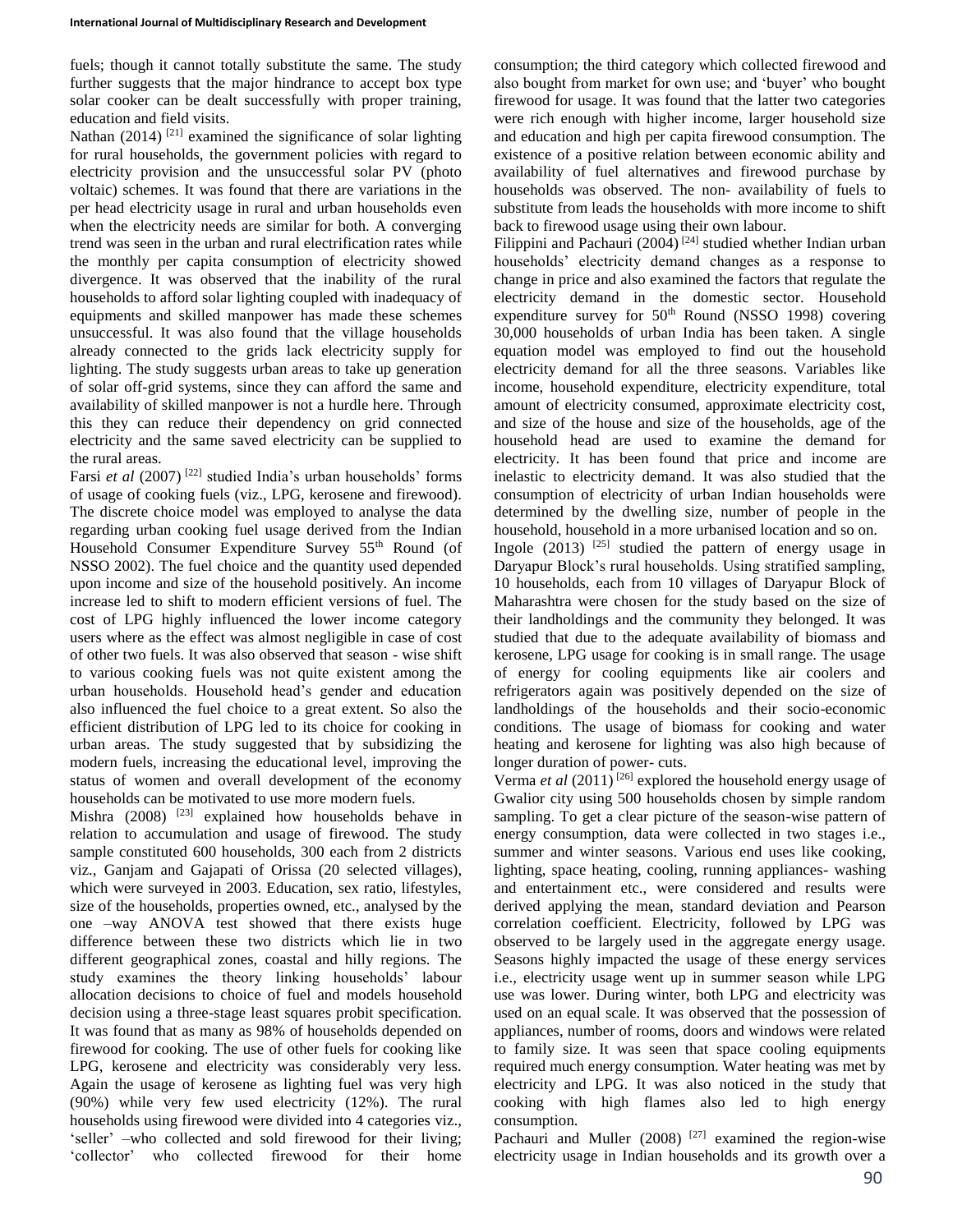period of twenty five years i.e., from 1980-2005). The data was taken from various rounds of nationally representative household consumer expenditure surveys and from data on number of connections and domestic electricity sales from various state utilities as reported by the Central Electricity Authority of India. Using the Divisia index decomposition method, the study tried to learn various factors by disintegrating the domestic electricity usage into 4 groups namely total population, household size, electricity use by household was taken to capture the per capita consumption and to represent the changes in electrification the share of connected households among all households was taken. A state level and aggregated groups of state level analysis were done. The study showed that an increase in population and households procuring electricity connection led to an increase in the overall usage of electricity by the residential sector. Urbanization also was the main impelling factor for higher consumption of electricity by the residential sector.

### **3. Government Policies and Fuel Usage**

Alam *et al* (1998)<sup>[28]</sup> studied the supply- demand related changeover in household energy services to help the government in efficient delivering of fuels to the households. Using a stratified random sampling, a total of 2800 households in Hyderabad, 2000 from the municipal area and 800 from the suburbs, were taken for the study. The study focused on the components that lead to the reduction of accessibility to efficient energy services by the poor consumers. It was found that households chose fuels which are easily available and comfortable to use coupled with government's motivation with subsidies and distribution of the same. A significant change in the fuel usage pattern was seen where in a majority of user's opted efficient fuels to firewood. It was also observed that the government's subsidies on fuels were highly used by the rich and middle income groups though it was actually meant for the economically backward households. The study suggested for the stoppage of kerosene distribution through fair price shops. The poor should be given coupons to access kerosene from retail markets, which facilitates them to avail it on discounted rates.

Ekholm *et al.*, (2010)<sup>[29]</sup> studied cooking energy options in India and suggested schemes for the removal of fuel scarcity. NSSO 2000 data was used for the study, which was further classified into 10 groups based on expenditure for urban and rural households. A household energy choice model was developed. It was observed that the high cost of LPG was an obstacle in its usage and their decisions to use them depended on discounts declared for their usage. They suggested that subsidies on modern energy services coupled with the financial assistance on modern energy devices will boost the consumers to adopt the modern energy services, especially LPG.

In India Reddy  $(2003)^9$  identified barriers that prevent the government from achieving its energy efficiency goals such as the high investment cost of devices viz., LPG and electric stoves which has to be borne by the consumer, particularly relative to the low incomes in many rural areas. Shortages of particular fuels, lack of a distribution network, and failures of the distribution system are the other factors identified.

# **4. Household Behaviour and Energy Consumption**

There are a very few Indian studies that have examined the

influence of behavioural factors on energy consumption. A better understanding of the behavioural factors that impact fuel substitution and fuel complementation is necessary for encouraging clean fuel usage and develop policies to improve access to these sources.

Claudy and O'Driscoll (2008) [30] discussed the adoption of Sustainable Energy Systems in the household sector and the role of economic and behavioural science based on various literature. From the review, it was found that in return to the adoption of renewable services as fuels, the household anticipates the reduction of pollution (i.e., reduction in the emission of carbon dioxide) and thus reducing the environmental damage, savings on energy prices, improvement in their lifestyles and status. Along with that, the influence of friends, family and neighbours also help in deciding adoption of renewable energy. Along with conscious usage of fuel, social and demographic factors such as age, income, education; legal and government rules, restraints from the institutions, etc., play a role in the adoption of renewable. The study suggests that behaviour factors are less influential in choosing renewable when the government rules and monetary incentives are powerful.

Pollitt and Shaoshadze  $(2011)$ <sup>[31]</sup> reviewed the application of behavioural economics to energy usage. They explain that energy usage behaviour includes three main aspects viz., energy usage, reduction and habits; investments in energy efficient systems and contributing to public goods and pro environmental behaviour. The environmental friendly behaviour prompts the consumer to invest in effective energy services which ultimately lead to lesser energy consumption over a period of time. It was found that consumers find themselves incapable to change their routines and daily habits and if there is a need to do otherwise, they instead ask for a heavy compensation. Also they want to continue using the devices even though they are not efficient enough to reduce the electricity consumption because they are attached to their appliances. Consumers' adherence to social norms has a great deal in bringing down the energy usage. It was also observed that keeping the energy consumers informed about their energy saving and giving feedback about their performance also brought about a change in lessening the energy use.

Frederiks *et al*'s (2015)<sup>[32]</sup> review explained the understand household behaviour of energy use by focusing on fundamental cognitive biases and motivational factors. Maintaining status quo, fear of losing rather than gain, risk aversion (tend to take more chance for small losses), tendency to use more or unable to pull out because of the investment already made on the device, discounts, social norms, intrinsic rewards or the feeling of contributing to the wellbeing and incentives are said to influence the adoption of energy services by consumers. The study suggests simple messages highlighting the loss of non adoption, laying emphasis on the safe, dependable, low-risk of energy-saving practices and investments by offering money-back guarantees can motivate consumers. Rebates, discounts, cash-back bonuses for replacing old devices with new ones or to subscribe renewable energy proved to be more effective. The study suggests that while the investment costs in energy efficient measures are immediate and big, the benefits are often delayed. Hence consumers should be rewarded for taking up such actions by offering intrinsic rewards like praise, recognition or extrinsic rewards like gifts are to be given.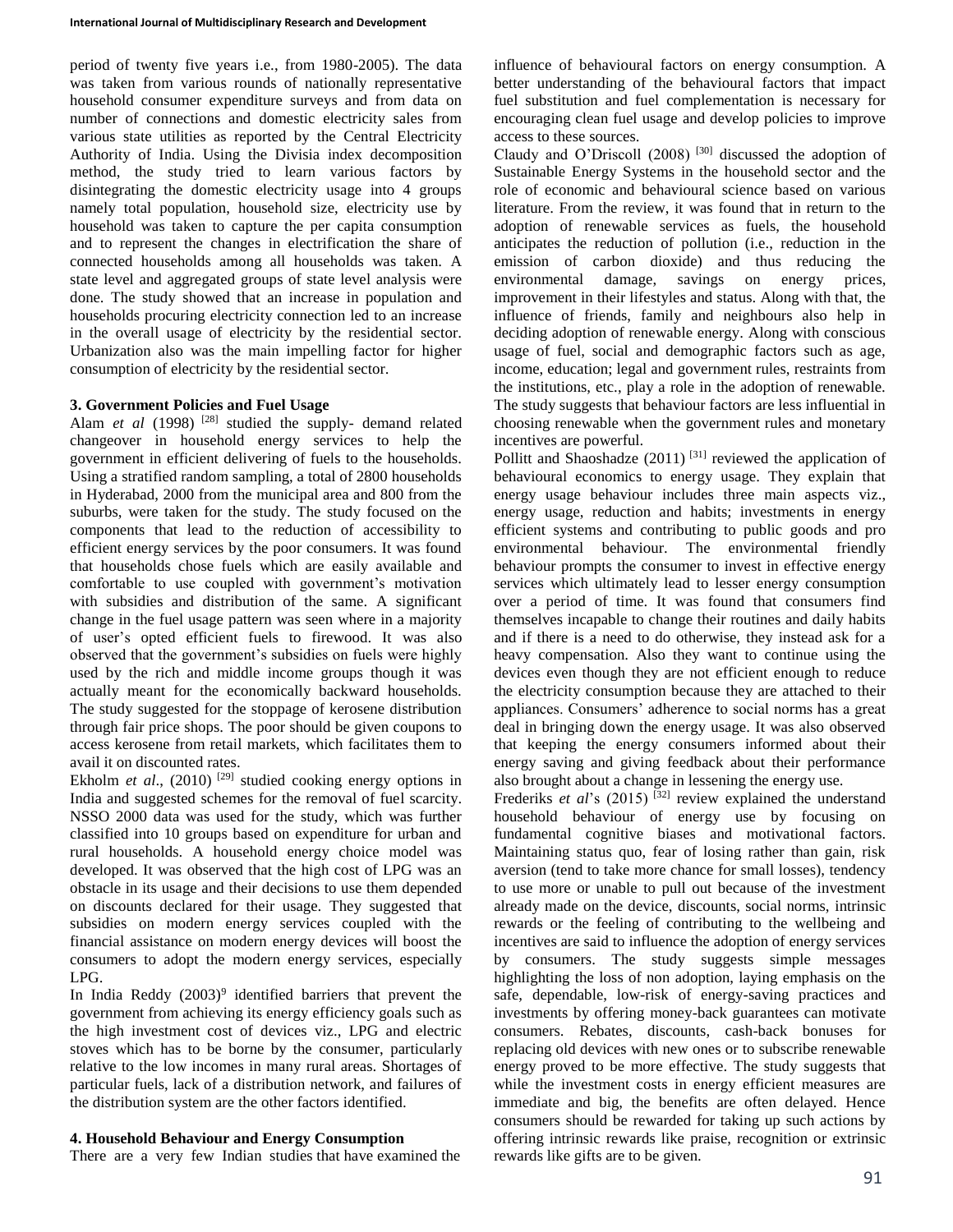# **5. Conclusion**

The studies discussed above have tried to link energy usage in terms of household income level, poverty, health, education and government policies, etc., which can play as a deciding factor in fuel choice at household level. It can be concluded that income is positively related to demand for commercial fuels. Poverty is another important decisive factor in household energy consumption. There exists a positive relation between economic ability and availability of fuel alternatives and firewood purchase. Education of the household is linearly correlated to energy use. Living conditions, size of the households, location of the house, socio-cultural factors and easy availability and comfortability to use are the other influencing factors, which act upon the choice of modern fuels adoption. Motivation by the government with subsidies and distribution also decides the households' fuel choice. One of the impelling factors for higher consumption of electricity was urbanisation. Seasons also highly impacted the usage of fuels.

The factors that are identified for the non-adoption of efficient fuels include insufficient knowledge, training, lack of service backup facilities and expensive investment cost. Irregular supply of electricity and black-outs also are impeding factors for people switching to inefficient fuels for lighting. The main reason for the failure of solar schemes is found to be the inability to afford and the high investment cost coupled with inadequacy of equipments for replacement and skilled personnel for maintenance.

A close examination of the literature on household energy use reveals that most of the analysis is on the share of the households using various carriers and factors that influence the carrier choice but very less has been researched on the behavioural aspect of energy users that influence the household energy use. Most of these studies are based on NSSO data and information derived from secondary sources / reports of governments. Very few studies have relied on primary data.

Understanding the fuel selection pattern and inter-fuel substitution possibilities play an important role for policy planning. For effective policy interventions and developing sustainable pathways it is necessary to enhance the understanding of factors affecting energy demand which impacts resource base. There is very little research available on the influence of household behavioural factors on fuel choice, particularly for Karnataka in India. A research in this regard could help develop strategies to improve access to energy sources on a sustainable basis in future.

# **3. References**

- 1. TERI (The Energy and Resource Institute) TERI Energy Data Directory and Year Book (TEDDY) 2009/10, TERI Press, New Delhi. 2012.
- 2. NSSO 'Energy Sources of Indian Households for Cooking and Lighting, 2011-12', NSS 68th round, report No. 567 (68/1.0/4), National Sample Survey Organisation, Ministry of Statistics and Programme Implementation, Government of India, retrieved on 2/8/2016 13:12 pm, 2012. http://mospi.nic.in/Mospi\_New/upload/nss\_report\_ 567.pdf
- 3. MNRE Annual Report 2015, MNRE, GoI retrieved from. 2015. http://mnre.gov.in/file-manager/annual-report/2015- 2016/EN/Chapter%201/chapter\_1.htm
- 4. WHO accessed from 2011. http://www.who.int/ mediacentre/factsheets/fs292/en/ on 21/6/2015
- 5. Shailaja R. 'Women, energy and sustainable development'', Energy for Sustainable Development, 2000; IV(1):45-64. retrieved from http://www.energia. org/cms/wp-content/uploads/2015/06/10-Women-ernergy -and-sustaiable-development.pdf
- 6. Laxmi V, Parikh J, Karmakar S, Dabrase P. Energy for Sustainable Development. 2003; l(VII):1. retrieved from http://citeseerx.ist.psu.edu/viewdoc/download;jsessionid= 6B92D55182462E98041F8ACAECB90A38?doi=10.1.1.5 87.9603&rep=rep1&type=pdf
- 7. Parikh J. Hardships and health impacts on women due to traditional cooking fuels: A case study of Himachal Pradesh, India', Energy Policy. 2011; 39:7587-7594. retrieved from http://www.irade.org/Parikh.pdf
- 8. Reddy AKN. Goals, Strategies and Policies for Rural Energy'. Economic and Political Weekly; 1999; 34:3435- 45. retrieved from http://amulya-reddy.org.in/Publication/ nodate\_RURALepw.pdf
- 9. Reddy Sudhakara B. Overcoming the energy efficiency gap in the India's household sector', Energy Policy. 2003; 31:1117-1127, retrieved on 21/12/2015, 14.29 pm http://www.researchgate.net/publication/223147976
- 10. Kaundinya DP. *et al* Grid connected versus stand alone energy systems for decentralized power- a Review of Literature', Renewable and Sustainable Energy Reviews, 2009; 13:\2041-50.
- 11. Reddy BS, Balachandra P, Nathan HSK. Universalization of access to modern energy services in Indian households—Economic and policy analysis, Energy Policy. 2009.
- 12. Pachauri S, Spreng D. Energy Use and Energy Access in Relation to Poverty', Economic and Political Weekly, 2004; 39(3):271-278.
- 13. Reddy SB, Nathan HSK. Energy in the Development Strategy of Indian Households – The Missing Half, Working Paper-2012-003, IGIDR 2012, retrieved at http://www.igidr.ac.in/pdf/publication/WP-2012-003.pdf. 2012.
- 14. Reddy B Sudhakara, Srinivasa T. Energy use in Indian household sector – An actor-oriented approach, Energy, 2009; 34(6):992-1002.
- 15. Reddy BS. Economic And Social Dimensions Of Household Energy Use: A Case Study Of India, In Ortega, E. & Ulgiati, S. (editors): Proceedings of IV Biennial International Workshop "Advances in Energy Studies. Unicamp, Campinas, SP, Brazil, 2004, 469-477
- 16. Ramachandra TV, Subramanian DK, Joshi NV, Gunaga SV, Harikantra RB. End use efficiencies in the domestic sector of Uttara Kannada district. Energy Conversion and Management Journal. 2000; 41(08):831-45.
- 17. Murugan M. An Analysis of Rural Household Energy Consumption in Kanyakumari District – Tamil Nadu" ZENITH International Journal of Multidisciplinary Research, 2011; 1(7). ISSN 2231 5780.
- 18. Rao MN, Reddy BS. Variations in energy use by Indian households: An analysis of micro level data, Energy. 2007; 32:143-153.
- 19. Lam NL, Pachauri S, Purohit P, Nagai Y, Bates MN, Cameron C, Smith KR. Kerosene Subsidies for household lighting in India: what are the impacts?", Environmental